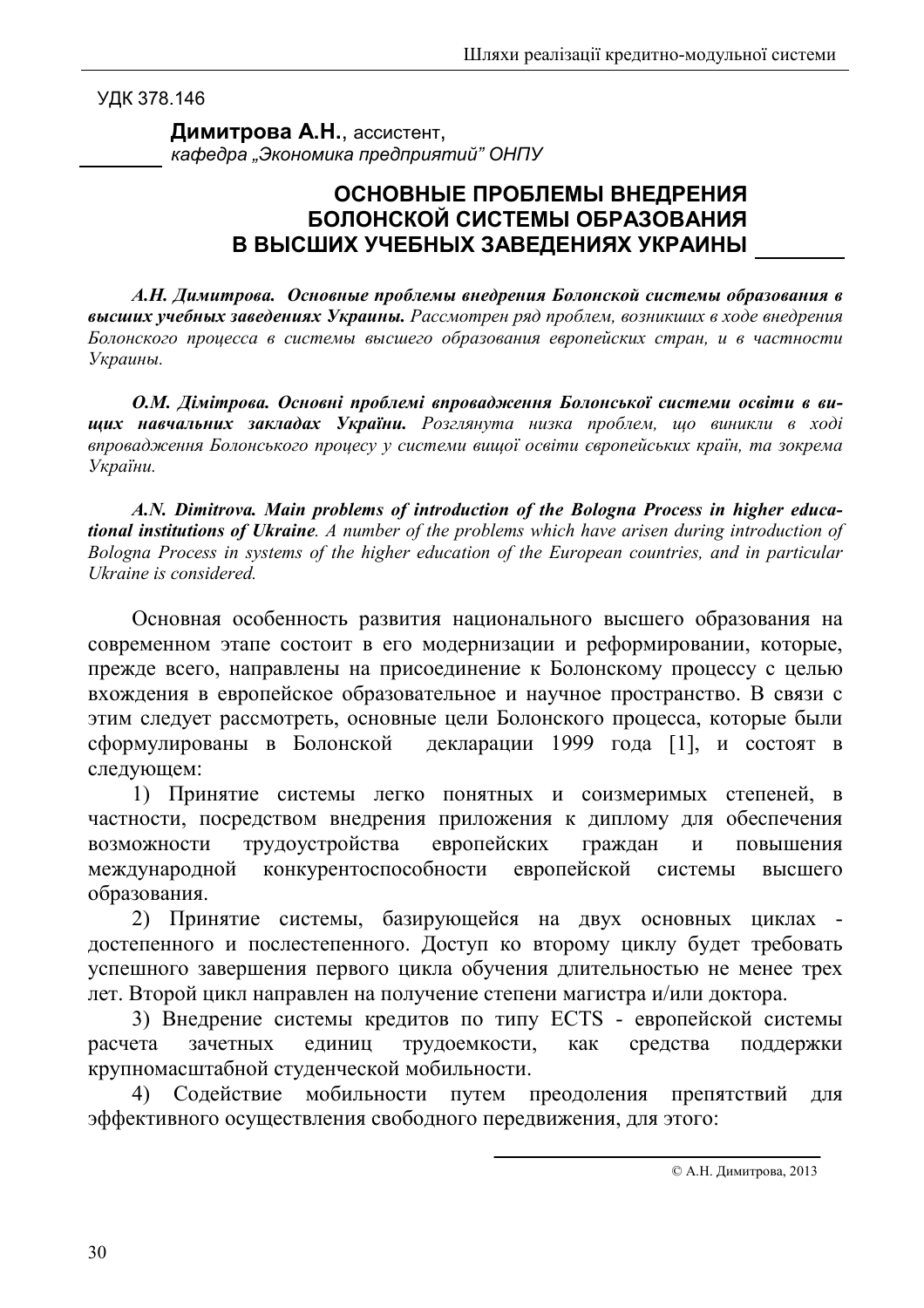а) студентам должен быть обеспечен доступ к возможности получения образования и практической подготовки, а также к сопутствующим услугам;

b) преподавателям, исследователям и административному персоналу должны быть обеспечены признание, и зачисление времени, потраченного на осуществление исследований, преподавания и стажировку в европейском регионе.

5) Содействие европейскому сотрудничеству в обеспечении качества образования для разработки адекватных критериев и методологий.

6) Содействие взаимопониманию в высшем образовании, особенно относительно развития учебных планов, межинституционного сотрудничества, схем мобильности, общих программ обучения, практической подготовки и осуществления научных исследований.

Что же в действительности происходит в системах высшего образования европейских стран, а также в системе образования Украины?

Стоит отметить, что руководство самых больших и солидных вузов Европы, в частности университетов Великобритании и Франции, отказалось приводить свои учебные программы и построение процесса обучения в соответствие с требованиями болонского процесса, мотивируя это тем, что университеты имеют столетние традиции, которые и позволили им стать передовыми университетами мира. С начала внедрения болонского процесса в Украине руководство Киевского национального университета имени Т.Г. Шевченко также пыталось отказаться от входа в болонский процесс, отмечая древние традиции, самобытность университета и высокое качество образования, которое он предоставляет. Однако под давлением министерства образования начало внедрять болонский процесс.

Во многих европейских странах студенчество одобрительно встретило болонский процесс, прежде всего, из-за перспективы увеличения мобильности, как в процессе обучения, так и по окончании вуза благодаря введению унифицированных образцов диплома, который будет признаваться всеми странами Болонской декларации. Данные, которые приводятся в бюллетени European Student Bologna Surveys (September 2003) [2, 3], указывают на то, что студентов привлекает именно перспектива путешествовать в разные страны и продолжать учиться, используя систему зачисления кредитов, а также возможность лучше трудоустраиваться, в стране, где выше заработная плата. К позитивным чертам болонского процесса студенты разных стран отнесли между возможность сотрудничества углубления высшими учебными заведениями, ориентацию на повышение уровня доступности образования. Однако, в то же время, студенты были недовольны слишком сильной направленностью образования на рынок труда и падением качества образования.

Более того, через два года Национальным Союзом Студентов Европы был издан другой бюллетень, который носит название «Черная Книга болонского процесса» [4]. По информации, предоставленной студентами, в Европе происходит значительное повышение платы за обучение в вузах, падает уровень качества образования, а мобильность, на которую надеялись студенты, в действительности осталась такой же низкой, как  $\overline{M}$ проведения ДО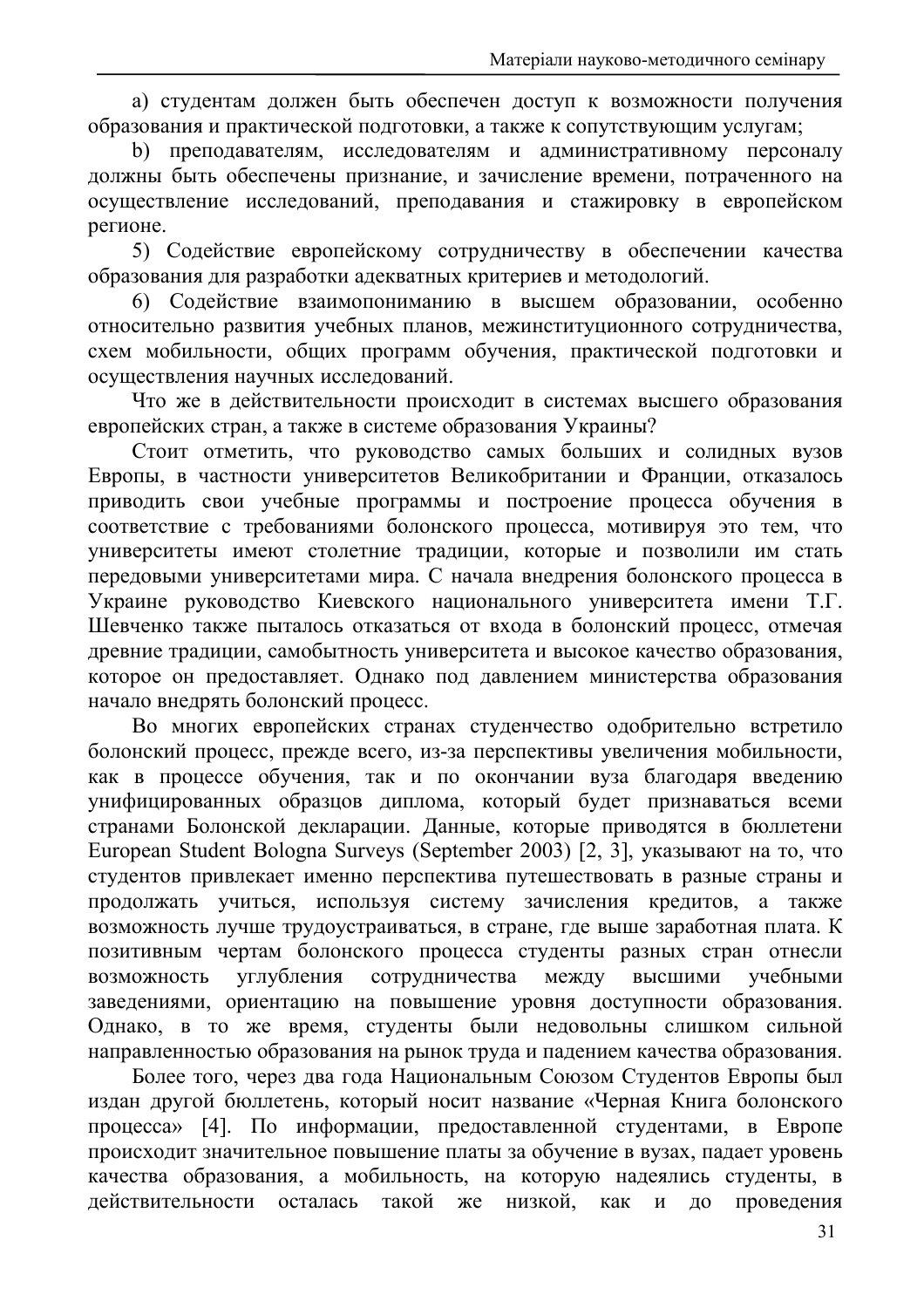образовательных реформ. Организация Nork Studention считает, что болонский процесс направлен на коммерциализацию высшего образования, ориентацию его лишь на рынок труда. Снижается уровень качества массового образования, так как магистратура становится доступна лишь небольшой части студентов, в большинство ограничивается трехлетним бакалаврским время **TO** как образованием.

В целом европейские студенты выделяют 2 основных недостатка болонской системы образования:

1) болонский процесс (введение кредитно-модульной системы) несет с собой снижение качества образования, так как вместо фундаментального образования через систему курсов, которые предлагаются для получения квалификационного уровня, студентам нужно выслушать определенный набор узкоспециализированных дисциплин;

2) академическая мобильность, которая так привлекала молодежь странучастниц болонского процесса, для значительной части студентов осталась мечтой, вместо этого платное образование, низкая доступность ЛИШЬ магистратуры, и необходимость повторно вступать в вуз в случае снижения спроса на их специальность.

Украинская система образования развивается в том же направлении, что и система образования других европейских стран. Украина является участницей болонского процесса с 2005 года. В нашей стране происходят те же процессы, против которых пытается бороться студенческая молодежь и преподаватели других европейских стран. По сути, весь болонский процесс в Украине сводится к внедрению стобальной системы оценивания знаний студентов, кредитномодульной системы построения учебного процесса, а также к переходу на двухступенчатую систему образовательно-квалификационных уровней.

Само собой ни о какой мобильности студентов и преподавателей речь пока не идет. Теоретически украинские студенты могут стажироваться за рубежом, но зачастую это им приходиться делать за свой счет, при этом необходимо еще все это согласовывать с соответствующими инстанциями в университетах, чтобы от отечественной образовательной программы не отстать. Студентам предоставлена возможность самостоятельно He была выбирать также дисциплины, которые они хотели бы изучать факультативно, и преподавателей, которые бы их вели. На практике было введено несколько предметов на выбор, но выбор этот делает не студент, а деканат.

Одним из важнейших изменений в структуре образования является переход к двухступенчатой системе образовательно-квалификационных уровней по схеме бакалавр – не менее 3-х лет и магистр – один-два года обучения. Отменяется традиционный для нашей системы образования образовательноквалификационный уровень специалиста, процесс подготовки которого длился 5 лет. Переход к новой системе начался с введения степеней бакалавра (4 года) и магистра (еще 1 или 2 года) и моделей их подготовки. Во многих высших учебных заведениях в магистратуру (это касается государственных вузов) на бюджетную форму обучения принимается небольшая часть студентов, которые получили квалификацию бакалавра, учась за счет государства.